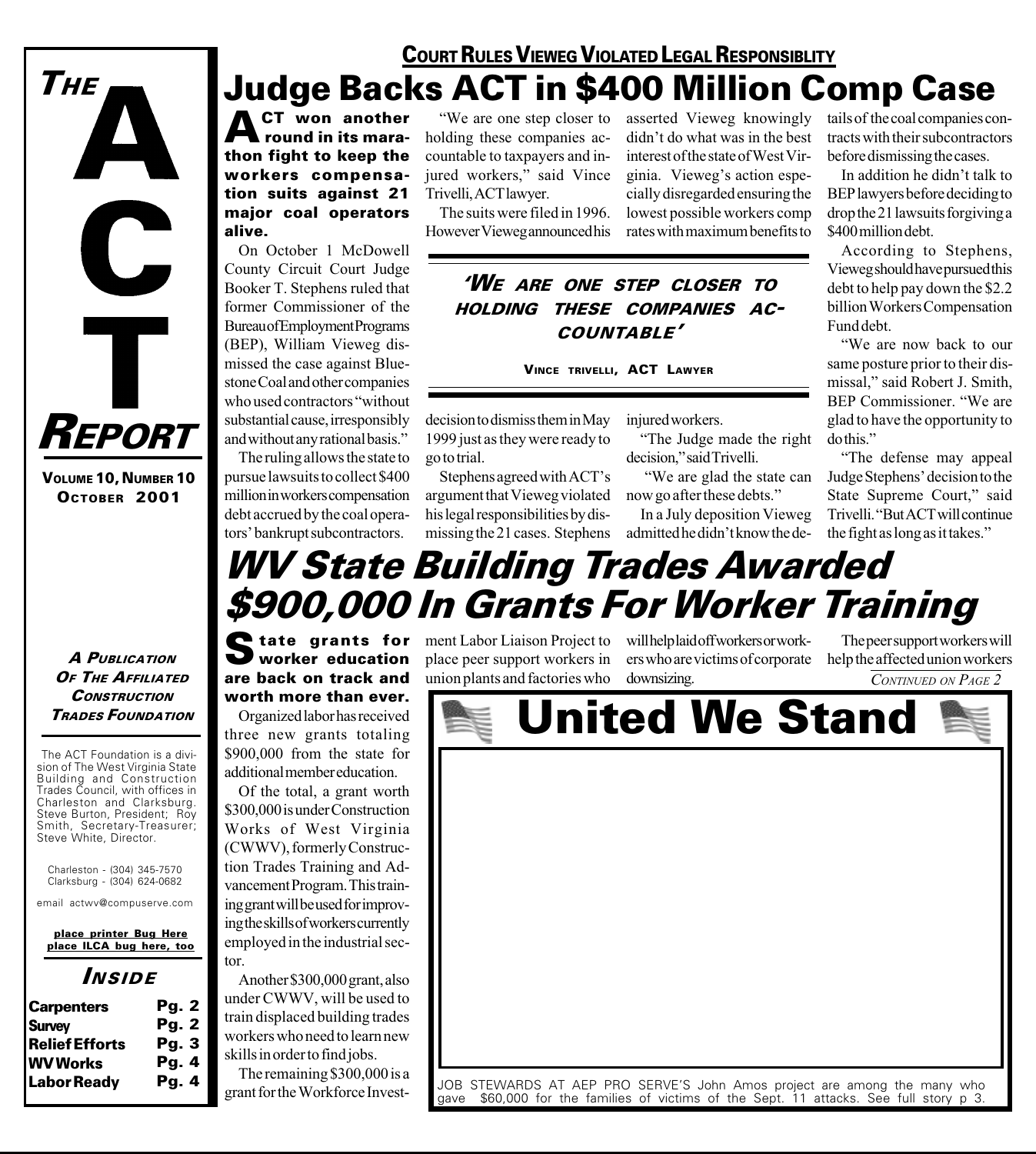# Carpenters Form New Mid-Atlantic Council

#### West Virginia carpenters and millwrights are now part of the new Mid-Atlantic Regional Council of Carpenters.

 The new council, formed in September includes West Virginia, Maryland, Virginia, and Washington, D.C. and is headquartered in Forrestville, MD.

Leading the Council as Executive Secretary is Bill Halbert. Halbert is former Business Manager of the Baltimore Council of Carpenters and an International Representative for the Carpenters.

Halbert has a team of assistant secretaries responsible for each

state in the Council. Heading up the West Virginia District will be



is not new to the state. Raised in Calhoun County Ullum began as a Millwright in 1974. After serving as business agent for Millwright Local 1755 for 12 years Ullum was hired as an International Representative for the Carpenters Union in 1995. Dick Ullum

Under Ullum's leadership the Millwrights were one of the first unions in the state to join the ACT Foundation.

"I've always been a big supporter of ACT," said Ullum.

The formation of the multistate council is part of a major reorganization the Carpenters Union has been undergoing over the past ten years. Not unlike other labor organizations consolidation is part of the plan.

I am excited about the possibilities this new organization brings," said Ullum. "The new council allows us to reduce our administrative overhead and focus on organizing, training and servicing."

Currently there are about 2,900 members in West Virginia from eight carpenter locals and one millwright local. The new Council has opened an office in Parkersburg.

One of the first actions Ullum took was to hire two new organizers. We are committed to representing all carpenters and millwrights in our area.

Ullum is also planning to make training a top priority and is looking to build a new state-wide training facility for carpenters.

Our millwright training program has received national recognition, we intend to do the same for carpenters."

## TRAINING

*FROM PG. 1*

adjust to their situation and to find new jobs.

Some of the money from that grant is earmarked for training Workforce Investment Board members. The Board, appointed by the Governor, administers training grants and programs.

We help the board members to understand WIA policies and regulations and make sure the voice of West Virginia workers is heard," said Sheryl S. Johnson, Workforce Investment Labor Liaison Project Liaison.

learning how, when and where to apply for funding is difficult. Johnson's role is to help local training programs understand the new system and how to request funding from local Workforce Investment Boards.

can get for training workers, said Mark Smithson, Business Manager for Plaster and Ce-

While Ullum is excited about the future of the council he also acknowledges there are challenges.

In the next few months a decision will be made in Washington that will perhaps decide if the Carpenters in the U.S. and Canada rejoin the AFL-CIO or remain unaffiliated.

The Carpenters disaffiliated earlier this year claiming AFL-CIO resources were not being used properly.

Talks have been underway to see if differences can be resolved with an early December AFL-CIO convention as the expected deadline for results.

# Survey Results Confirm Desire For Building Trades Credit Union

Survey says: "Yes counts, checking accounts and/<br>
we want a credit or auto loans. we want a credit union.

An overwhelming majority of the 727 respondents to the survey were in favor of a West Virginia State Building Trades

Credit Union. Establishing a

credit union through the State Building Trades would be very beneficial to all our members, said George

Pinkerman, Business Manager for Boilermakers 667.

"Union members' money would be maintained within the state, helping the local economy, added Pinkerman.

The majority of those responding positively to the survey were interested in savings acor auto loans.

Slightly more than 200 positive responses were received for each of the other services offered on the survey. Those services include:

ward with the project," said Steve White, ACT Director. "I would like to thank all of those who took the time to respond. We are now asking each local to pass a resolution in support as well."

'UNION MEMBERS' MONEY WOULD BE MAINTAINED WITHIN THE STATE

- 
- 
- 
- 
- Retirement
- Credit Cards

The showing of interest in a credit union lets us move forAccording

As with any new program

We can use all the help we

ment Masons Local 887.

Because of the hard work of our secretary Tracy Funfstuck we were able to get money in the past, but the paper work burden was incredible," added Smithson. "Hopefully the new structure will cut the red tape making this funding more accessible."

For the last two years funding for craft programs has dried up making it difficult for programs to meet the needs of members in search of work.

We are now taking advantage of the state wide grants that Gov. Wise has made available, which is much simpler for the locals because all the funding comes from one source," said Johnson. "It is very beneficial to workers that are in need of training.

If you have any questions about any of these programs contact Sheryl Johnson at 346- 1367.

GEORGE PINKERMAN, BOILERMAKERS 667

- Signature loan
- Payroll Deduction
- Mortgage
- Christmas/Vacation
- savings
- -

to the survey the biggest credit union.

concern, by far, was the location of the White

points out that

no matter where the credit union gets located it will not be like a full service bank when it gets started.

"We will start small and build." said White.

If you are interested in participating or need more information contact your local business agent.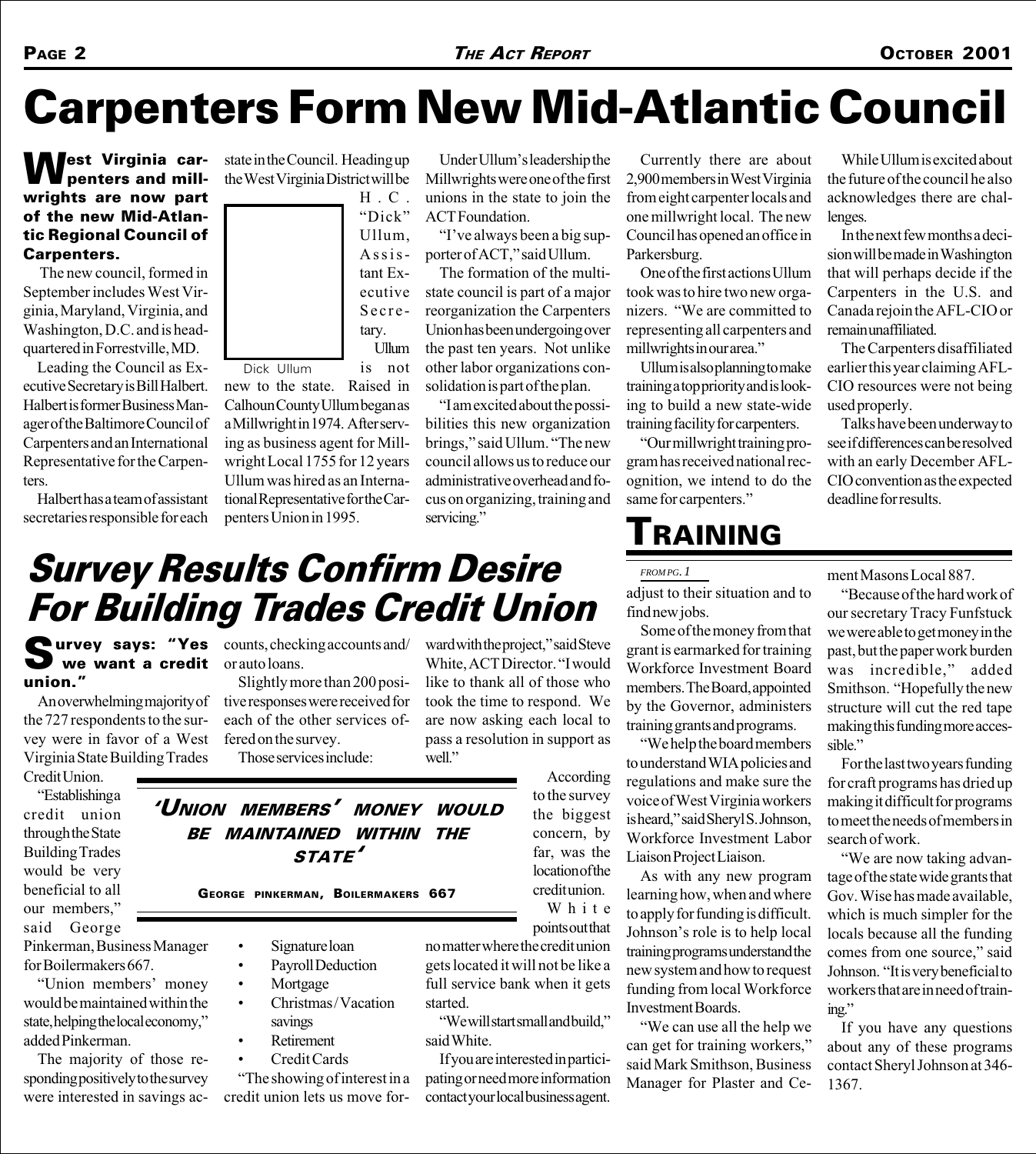

nion workers came together in this time of need to help Building Trades families in New York and Washington D.C. struck by tragedy on September 11.

On October 2 craft workers, supervisors and management of AEP Pro-Serve came together to send more than \$60,000 for the relief effort stemming from the September 11th terrorist attacks.

The effort was spearheaded by employees of the Pro-Serve SCR Team, many of whom donated a day's pay to the fund. Tom Tallent, area manager for AEP Pro-Serve helped coordinate the effort.

Craft workers, supervisors and vendors at AEP sites in West Virginia, Ohio, Kentucky and Indiana quickly followed suit.

We wanted to do our part and I am extremely proud of all the crafts, contractors and vendors who showed their generos-

# Building Trades Come<br>Together To Help<br>September 11 Victims



HANDING A \$1000 CHECK from the North Central WV Building Trades to Karen Shuster of the American Red Cross is Bill Dean of Iron Workers Local 549. Also present are (from left) Rita McCrobie, Recording Secretary, Natalie Stone, Executive Secretary, Leroy Hunter Jr., Bricklayers Local 15 and Kerry Davis, ACT Representative.

ity," said Tallent.

The money will be sent to funds set up by the New York Building Trades to help the families of trades workers killed in the attack.

There were plumbers, carpenters, electricians and many

other trades workers killed in these attacks," said T.L. Ranson, Business Manager for the Plumber/Pipefitters Local 625.

About 1,900 craft workers are currently working for AEP Pro-Serve at AEP sites including John Amos and Mountaineer in WV; Kyger Creek/Gavin, Muskingum River, Cardinal, in Ohio; Clifty Creek, in Indiana; and Big Sandy in KY.

''I hope the money will help the families of fallen construction workers and help with the cleanup effort," said Mike Fisher, a spokesman for AEP Pro-Serve.

The North Central West Virginia Building Trades and its members have helped the relief effort by donating to both the Red Cross and the National Building Trades Family Relief Fund.

The NCBT donated \$1,000 to the Red Cross from its general fund.

In addition, the job stewards from each job site in the area are collecting donations, which many of the contractors are matching.

Several Locals are also mak-<br> $\overline{CONTINVED}$  on PAGE 4



ing donations from their general funds.

All of these funds are being collected by the NCBT and one check will be presented to the National Building Trades Family Relief Fund on behalf of all the members who made donations.

"I think it's great to see our union brothers and sisters uniting to help those in need," said Natalie Stone, Executive Secretary for the NCBT.

The Parkersburg-Marietta Building Trades sent a check for \$12,800 to the National Building Trades relief fund. This donation was made possible by the employees at both the Duke and PSE job sites in Beverly and Waterford Ohio and Flour Constructors, PSEG Global and Duke Energy.

The employees contributed by donating their safety awards. Because of the workers outstanding record, contributions reached \$7,800 of the total.

"The Business agents also



T.L. RANSON AND JEFF PERRY of Pipefitters 625 collect donations in front of the Charleston Town Center Mall.



VOLUNTEERS WASH CARS at the Kanawha Valley Labor Council fund raiser.